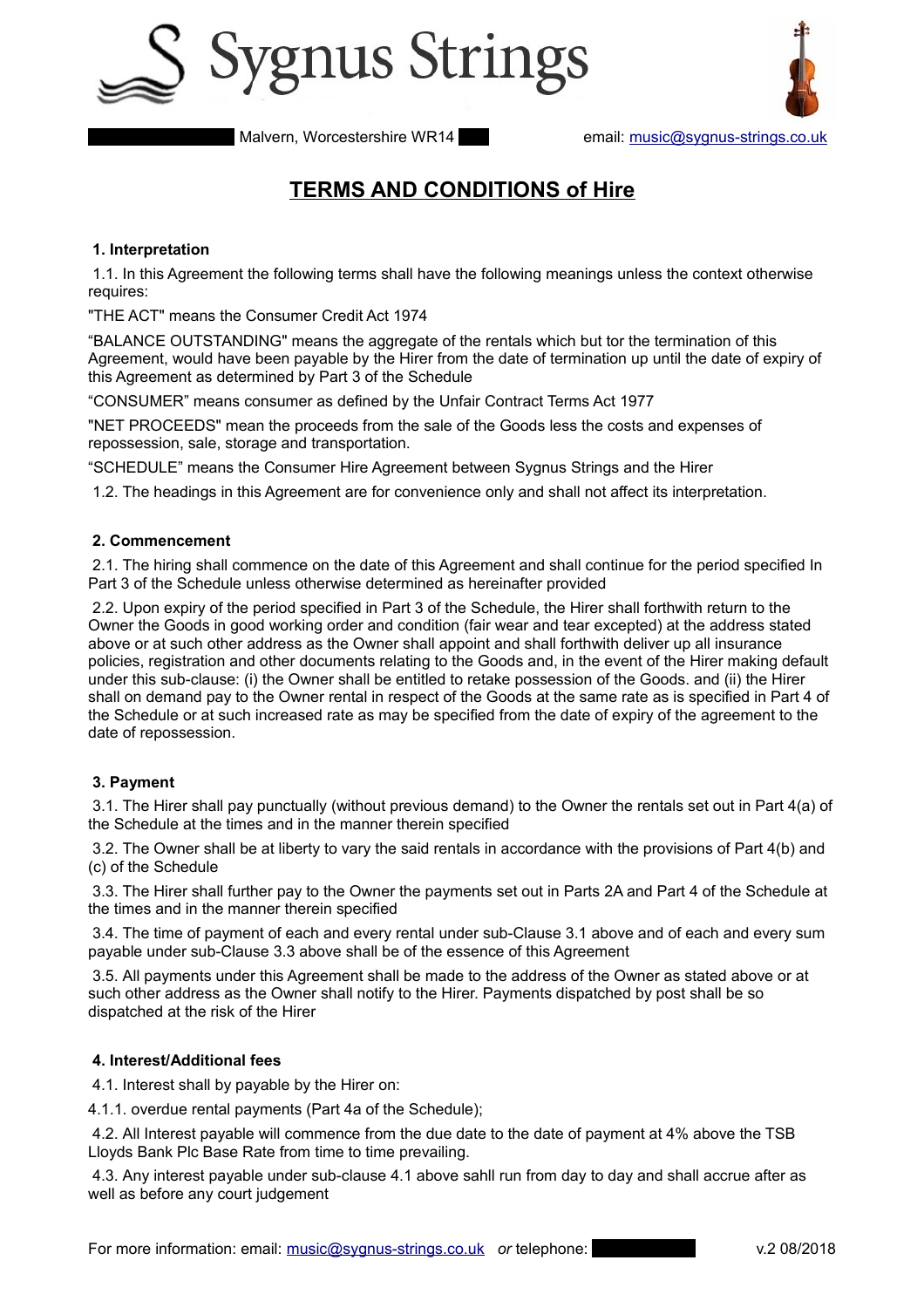# **5. Covenants of the hirer**

5.1. The Hirer hereby agrees and covenants with the Owner as follows:

5.1.1. not to interfere or permit interference carry out or permit any other person to carry out works or repairs to the Goods or any part thereof or to remove or permit the removal of any identification registration or other identifying marks or numbers on the Goods;

5.1.2. to take reasonable care of the Goods and to use them for their proper purpose (information on care of instruments is provided at time of hire and is available on our website [www.sygnus-strings.co.uk\)](http://www.sygnus-strings.co.uk/);

5.1.3. not, in the opinion of the Owner, to jeopardise the Goods or to permit them to be placed in jeopardy;

5.1.4. to permit the Owner and any person duly authorised by him at all reasonable times to inspect the Goods and for the purposes of carrying out the same, to have access to any premises where the Goods may be situate;

5.1.5. to keep the Goods at all times in his possession and control and not to remove or to permit the removal of the same from the United Kingdom without the consent in writing of the Owner;

5.1.6. to notify the Owner forthwith of any change of address and, upon the request of the Owner, to notify the Owner of the location of the Goods;

5.1.7. not to sell assign let pledge mortgage charge encumber part with possession of or otherwise deal with the Goods or any interest therein nor to assign the benefit of this Agreement nor to create or to permit the creation of any lien on the Goods;

5.1.8. to keep the Goods free of any distraint, distress, execution or other legal process;

5.1.9. in order to secure the payment of rentals and all other sums payable under this Agreement, to execute or cause to be executed the security or securities (if any) mentioned in Part 5 of the Schedule;

5.1.10. to insure the Goods forthwith and to keep the same insured during the currency of this Agreement to their full value for insurance purposes with a reputable insurance company to be approved by the Owner (such approval not to be unreasonably withheld) against loss or damage by accident, fire and theft and such other risks, if any, against which it is usual to insure the Goods or against which the Owner reasonably requires insurance and to procure that the interest of the Owner in the Goods is noted by the insurance Company and on the insurance Policy and, in the event of the Hirer making default under this sub-clause, the Owner shall be at liberty to effect such insurance as he thinks fit at the expense of the Hirer and to recover any sums paid by him for this purpose from the Hirer on demand;

5.1.11. to pay punctually all premiums payable under the aforesaid policy and on demand to produce to the Owner copies of the policy and of the receipt of the insurance premium current at the time of such demand (the Hirer shall keep the originals of both documents) and, in the event of the Hirer making default in the payment of any premium, the Owner shall be at liberty to pay the same and to recover the amount thereof from the Hirer on demand;

5.1.12. to notify the Owner immediately of any loss of, or material damage to, the Goods;

5.1.13. to pay punctually all taxes rates charges assessments and other outgoings payable in respect of the Goods or the use thereof or in respect of any premises in which the Goods may from time to time be held and in the event of the Hirer making default under this sub-clause, the Owner shall be at liberty to make all or any such payments and to recover the amount thereof from the Hirer on demand;

5.1.14. to permit the Owner or any duly authorised person, for the purpose of carrying out the obligations set out in clause 6 below, to have access to and/or to remove the Goods or any part thereof

# **6. Covenants of the owner**

 6.1. Provided always that the Hirer duly complies with each and every one of his obligations under this Agreement, the Owner shall prior to the hire at his own expense, maintain the Goods in good working order and condition;

 6.2. In order to maintain the Goods as aforesaid, the Owner shall periodically be entitled to remove the Goods and to keep them for such period or periods as is reasonably necessary, in the opinion of the Owner, for him to carry out his obligations under sub-clause 6.1 above;

 6.3. Without prejudice to the foregoing, the Owner shall, at his discretion and for such period or periods as he shall deem necessary, upon giving the Hirer the requisite notice under the Act, be entitled to replace the Goods with goods of the same or similar type to which the terms of this Agreement shall apply;

 6.4. The obligations of the Owner under this clause shall not arise in respect of any damage caused to or occasioned by the Goods or any part thereof as a result of a breach by the Hirer of his obligations or any of them under clause 5 above.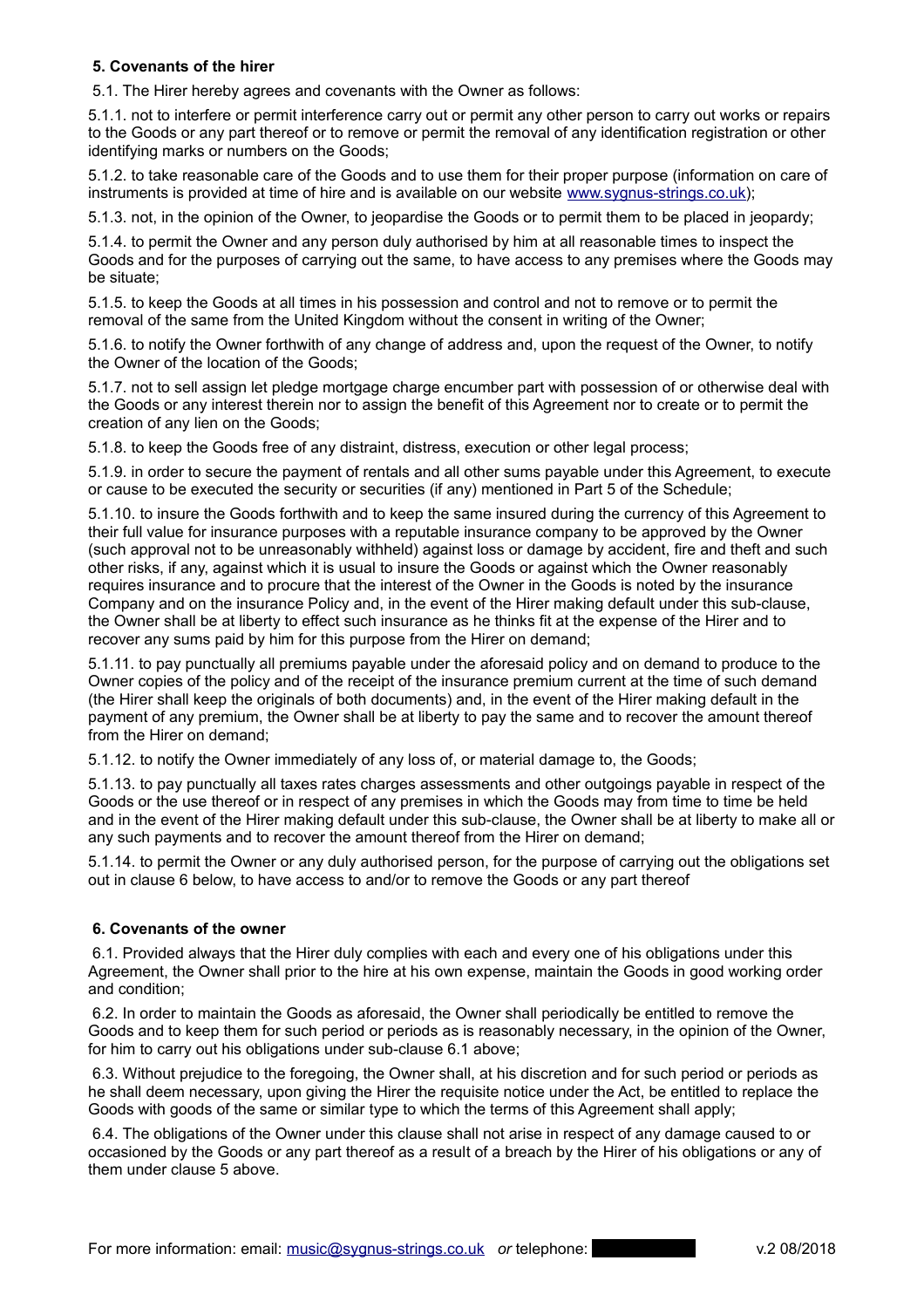# **7. Application of insurance monies**

 7.1. The Owner may at his sole discretion require that any insurance monies received by the Owner or the Hirer under any policy of insurance required to be taken out by the Hirer under sub-clause 5.1.10 above in respect of the Goods shall be applied towards any or all of the following:

7.1.1. making good the loss or damage in respect of which the monies were received;

7.1.2. compensating the Owner in respect of any loss or damage suffered or sustained by the Owner as a result thereof;

7.1.3. upon giving the Hirer the requisite notice under the Act, replacing the Goods by goods of a similar kind to which the terms of this Agreement shall apply;

and the Hirer shall hold any monies received by him as aforesaid upon trust for the Owner accordingly and in the event that any such insurance monies recovered by the Hirer are insufficient to pay for the repair and/or replace the Goods then the Hirer shall make up such deficiency out of his own monies and in default thereof the Owner shall use the Hirer's deposit therefore which in these circumstances only shall become nonrefundable to the extent of the deficiency and in the event of further deficiency then the Hirer shall pay to the Owner the amount thereof.

## **8. Termination by the owner**

8.1. if any of the following events occur:

8.1.1. the Hirer fails to pay any rental or other sum payable under this Agreement on its due date (whether previously demanded or not);

8.1.2. the Hirer provides incomplete or materially inaccurate or misleading facts or information in connection with this Agreement, whether to the Owner or to the broker acting in the negotiations for this Agreement;

8.1.3. a bankruptcy petition is presented against the Hirer or the Hirer has a bankruptcy order or an interim order made against him under the Insolvency Act for the time being in force or (in Scotland) becomes notour bankrupt or is sequestrated;

8.1.4. the Hirer commits any breach of the terms and conditions (whether express or implied) of this Agreement;

8.1.5. any attachment order is made against the Hirer or any distress diligence execution or other legal process is levied on any property of the Hirer;

then:

- 8.1.5.1 if the event is one set out in clause 8.1.1 or 8.1.4 above, the customer shall be deemed to be in repudiatory breach of the terms of this Agreement
- 8.1.5.2 upon the occurrence of any such event as is specified in clauses 8.1.1 to 8.1.5 above, and without prejudice to any other rights and remedies which the Owner may possess, the Owner shall be entitled on or after the date specified in any notice required by the Act to be served on the Owner, to terminate this Agreement and upon such termination this Agreement and the hiring thereunder shall determine and the Hirer shall cease to be in possession of the Goods with the Owner's consent and, subject to the provisions of clause 9 below and any pre-existing liabilities of the Hirer hereunder, neither party shall have any rights as against the other

# **9. Liability of hirer on termination by owner**

•

9.1. Upon termination of this Agreement pursuant to the provisions of clause 8 above:

9.1.1. the Hirer shall immediately return the Goods in good working order and condition (fair wear and tear excepted) to the Owner at the address specified above or to such other place as the Owner shall appoint and shall forthwith deliver up all insurance policies, registration and other documents relating to the Goods;

9.1.2. in the event of the Hirer making default under sub-clause 9.1.1 above, the Owner shall be entitled without notice to retake possession of the Goods;

9.1.3. the Owner may at his sole discretion sell the Goods to any person who is not a connected person;

- 9.1.4. the Hirer shall pay to the Owner on demand:
	- 9.1.4.1. all arrears of rentals, interest and any other sums payable under this Agreement up to the date of termination;
	- 9.1.4.2 except for those repairs which the Owner is required to carry out in order to comply with its obligations under Clause 6 herein, the cost of all repairs required to be done to